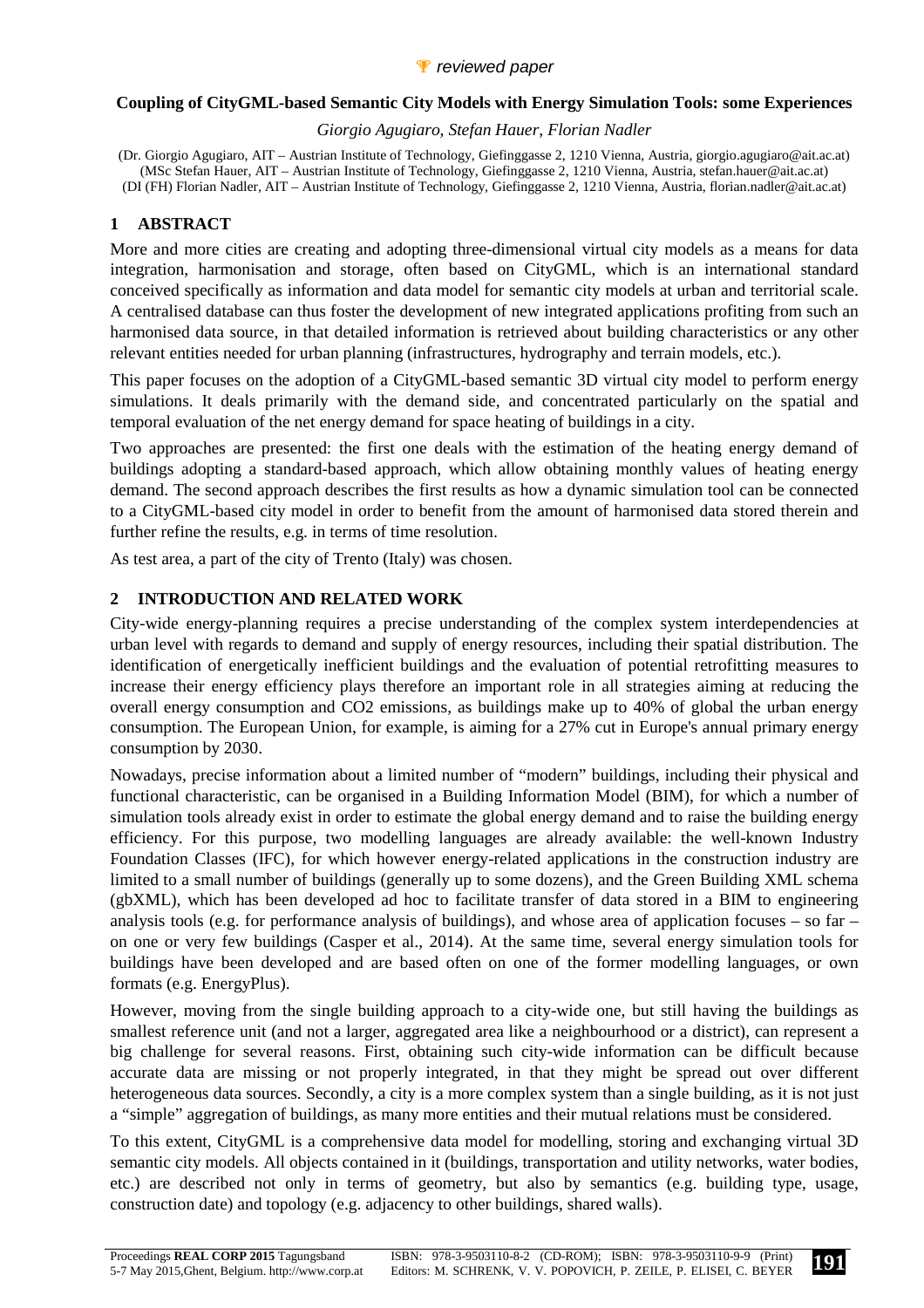One of its peculiarity is the possibility to offer multiple levels of detail (LoD), in which the geometrical and semantical level of information increases from the simplest LoD0 to the richest LoD4 (Gröger and Plüner, 2012). Although even the highest level of detail for the buildings does not reach the richness and completeness of IFC or gbXML, CityGML is being used more and more as integrated and coherent information hub for simulations in different scientific fields, e.g. the energy-related ones. When it comes to buildings, for example, CityGML can already store attributes with regards to the year of construction, the building class and use, however not all energy-related attributes and features can be stored natively in a systematic and standard way.

At this point, the possibility to extend it by means of so-called Application Domain Extensions (ADE) represents therefore a useful characteristic of CityGML: depending on the specific needs, new features or properties can be simply added, hence augmenting the facto the modelling capabilities offered by CityGML. When it comes to energy simulations, some detailed information about an on-going project to define an Energy ADE will be given in the last section.



Fig. 1: Different levels of detail (LoD) for buildings according to CityGML. Source: Karlsruhe Institute of Technology (KIT), CityGML 2.0 Encoding standard.

This paper deals with energy simulation of buildings up to the urban scale starting from a semantic virtual 3D city model based upon the CityGML international standard. It deals primarily with the demand side, and focuses in particular on the spatial and temporal evaluation of the net energy demand for space heating of buildings in a city.

First, a semantic 3D virtual city model is adopted. The first part of the article describes the main characteristics of the 3D model, in which 3D geometries, cadastral data, statistical data and physical properties are associated to each building. The 3D city model acts therefore as the information hub to be successively coupled with different energy simulation tools, in order to estimate the energy demand of buildings.

In the second part of the paper, two approaches are described: the first one deals with the estimation of the heating energy demand of buildings adopting a standard-based approach (namely: the Italian Technical Specifications UNI/TS 11300), which allow obtaining monthly values of heating energy demand. The second approach describes the first results as how a dynamic simulation tool (namely: EnergyPlus) can be connected to a CityGML-based city model in order to benefit from the amount of harmonised data stored therein and further refine the results, e.g. in terms of time resolution.

The developed tools allow furthermore evaluating the impact of different refurbishment scenarios, both at single building level, and at city-scale.

**REAL CORP** 

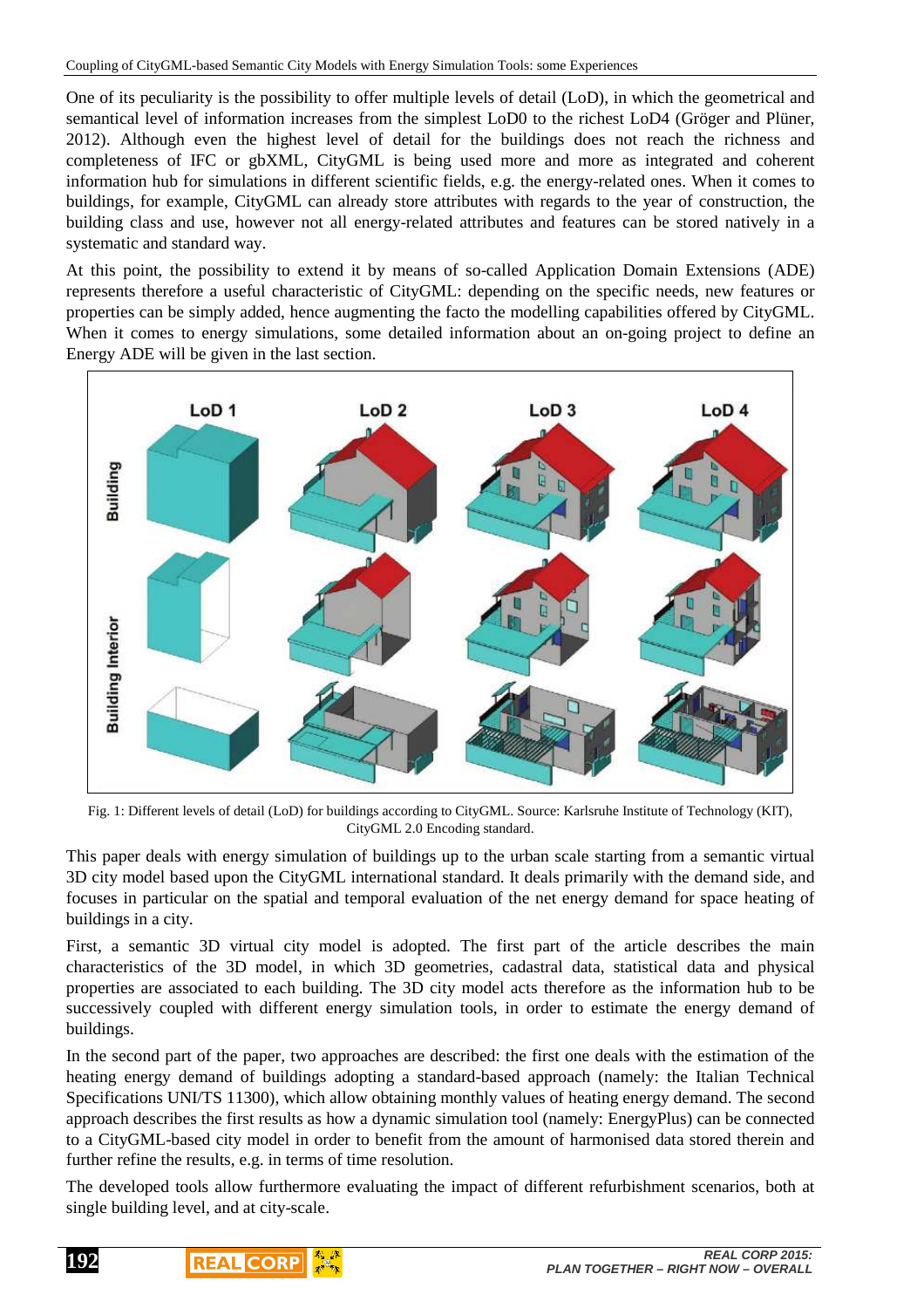A test area in the Italian city of Trento was used, given the availability of a great quantity of data required for this work.

The use of semantic 3D city models for energy simulation has been investigated by Carrión et al. (2010) and Strzalka et al. (2011). The project "Energy Atlas Berlin" (Krüger and Kolbe, 2012) created a city-wide energy atlas, focussing on space heating energy demand for residential buildings. The project was later extended to estimate total energy demand (e.g. domestic hot water and electricity) and production (e.g. solar potential of the roofs, geothermal heat potential) (Kaden and Kolbe, 2013). Similar examples are found in Nouvel et al. (2013) and Bahu et al. (2013) for the cities of Stuttgart, Hamburg, Karlsruhe, Ludwigsburg and Lyon.



Fig. 2: On the left, the position of Trento in Italy and the extents of the study area. On the right, an excerpt of the 3D city model, visualised in Google Earth. For each building a balloon shows the most relevant data.

# **3 THE 3D CITY MODEL**

This section describes the CityGML-compliant 3D model of the test area, which is located in Trento, a city of about 115.000 inhabitants in the North-east of Italy, as shown in Figure 2 (left). In the test area, about 3.5×1.5 km wide, there are approximately 2300 heterogeneous buildings in terms of use, size and geometry complexity. The test area spreads from the older central and densely built-up area southwards to the immediate outskirts, more recent and less densely built-up. This allows therefore a better distribution of building typologies and age classes.

The virtual 3D city model was obtained by integrating different data sources. In terms of geometry, all buildings are modelled in LoD2, i.e. not as "simple" blocks obtained by extrusion from the footprints, but instead as geometries whose boundary surfaces are represented and semantically differentiated according to CityGML (GroundSurfaces, WallSurfaces, and RoofSurfaces).

Once the geometric modelling was completed, more datasets (spatial and non-spatial) were harmonised and integrated. A more detailed description concerning the overall process of the 3D city model generation and the data integration issues is given in Agugiaro (2014a).

Finally, for each building the following data were integrated:

(1) Ground surface area, volume, number of storeys (above and underground), number of full storeys above ground;

(2) Address(es);

- (3) Number of residents, number of families;
- (4) Cadastral code, number of property units, number of flats, number of rooms, main use;
- (5) Year of construction;

(6)List of updates/refurbishments since building completion, as well as list of EPCs (Energy Performance Certificates).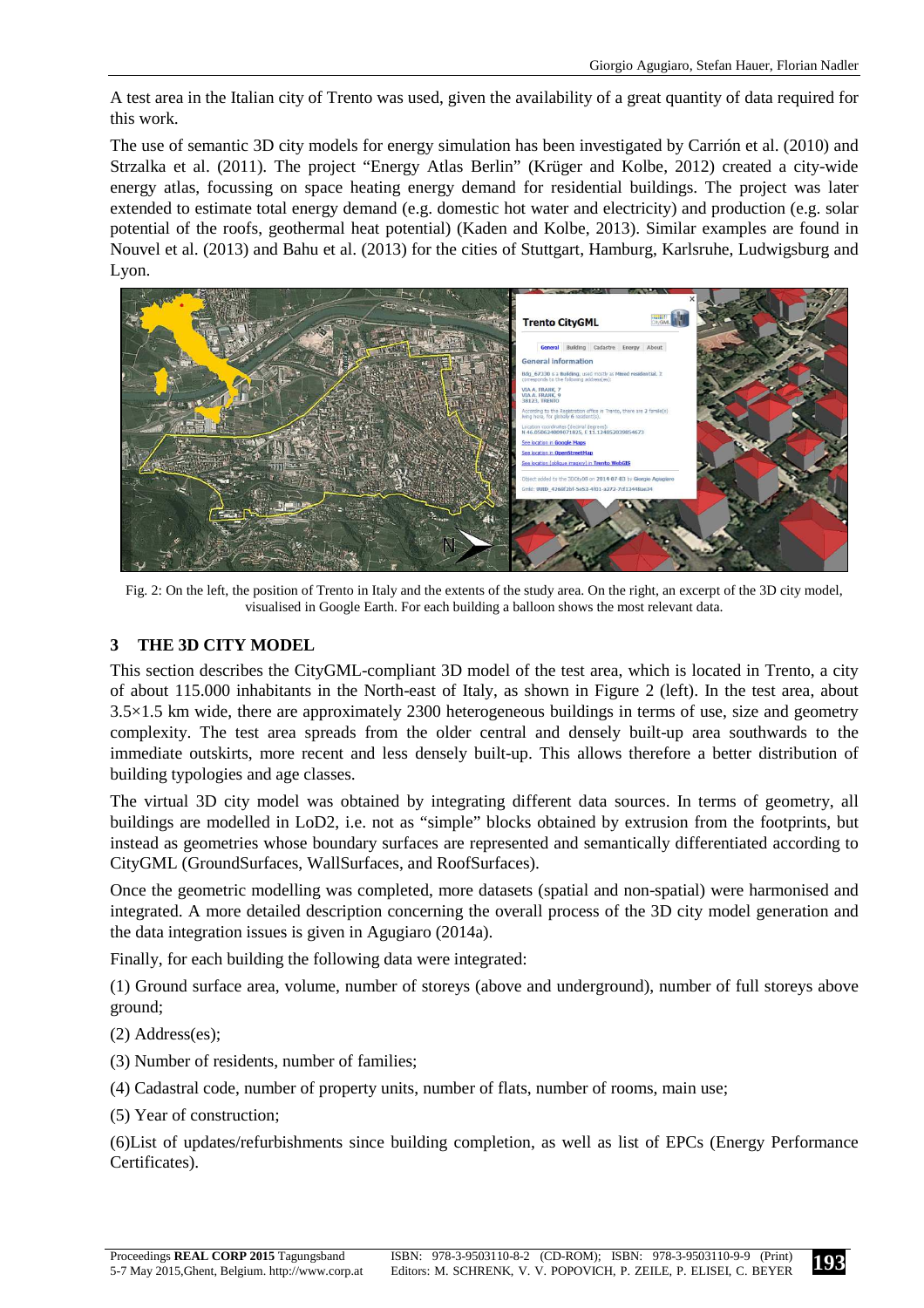The 3D city model was finally imported into a PostgreSQL 9.3/PostGIS 2.1 database by means of the 3DcityDB tools, which also allow exporting it as kmz file for visualisation in Google Earth (Figure 2, right).

All residential buildings were further characterised, in order to enrich the number of attributes and provide as many parameters as possible in order to carry out the energy simulations. Using the available data in the database and by means of the "Tabula" criteria for Italy (Corrado et al. 2012), all residential buildings were classified automatically into 8 construction periods (before 1900, 1901-1920, 1921-1945, 1946-1960, 1961- 1975, 1976-1990, 1991-2005, 2006-today) and 4 building sizes (Single family house, Terraced house, Multifamily house, Apartment block), totalling 32 building typologies.

Successively, a number of further attributes were computed or derived. They can be grouped approximately as follows.

From the 3D city model:

(7) For all surfaces (walls, ground and roof surfaces), area, azimuth and pitch angles were computed;

(8) For each shared wall between adjacent buildings, the area was computed, and a classification into adiabatic and non-adiabatic surfaces was carried out (The former separate two adjacent buildings with no heat exchange, while the latter are characterised by heat transmission);

(9) The volume of each building.

From "Tabula", depending on the building typology:

(10) U-values for all thermal envelope surfaces (external walls, roof, upper and cellar ceilings, floor and windows), g-values for window glass, average thickness of the exterior walls, heat capacity per square meter.

From the UNI/TS 11300 Technical Specifications:

(11) Coefficients to estimate the net floor area of each building, as well as the heated volume for each building.

From the Italian standard UNI 10349:

(12) Monthly average daily global solar irradiation values on horizontal and vertical surfaces in the 8 cardinal and ordinal directions;

(13) Monthly values for temperatures (min, max and average) for the city of Trento.

## **4 ESTIMATION OF ENERGY DEMAND**

The semantic 3D model of Trento was the starting point for the development or coupling of tools for the estimation of the energy demand of each residential building in the study area.

In this section, two approaches are described. For each one, the working assumption and simplifications are first presented, followed by a description of the adopted estimation methodology.

In both cases, the LoD2 geometries and all relevant information were used to compute the thermal envelope in terms of opaque and glazed surfaces. Given the lack of detailed information about openings (windows and doors), a unique, constant ratio between windows and external walls was used (0.28), while door openings were not considered. Moreover, the study area falls within the moderate climate zone E, for which a heating period from mid-October to mid-April is assumed. Cooling energy demand for the summer months was neglected.

Given the availability of information about the history of each building in terms of past refurbishments, different scenarios could be computed, because the characterising energy-related values (U-values, g-values, etc.) were changed depending on the type and year of refurbishment. In other words different tuples of characterising parameters could be set for the same building to describe different physical conditions over time. Therefore, not only the original state (i.e. "as built") could be obtained, but also a current state (i.e. "after updates") was computed, thus reaching a characterisation of the buildings closer to reality. One (near) future refurbishment scenario was also computed, in that every building was assigned the current best achievable U- and g-values, corresponding to those of the newest building age class (2006-today). In the following, results will be shown with regards to multiple scenarios at the same time.

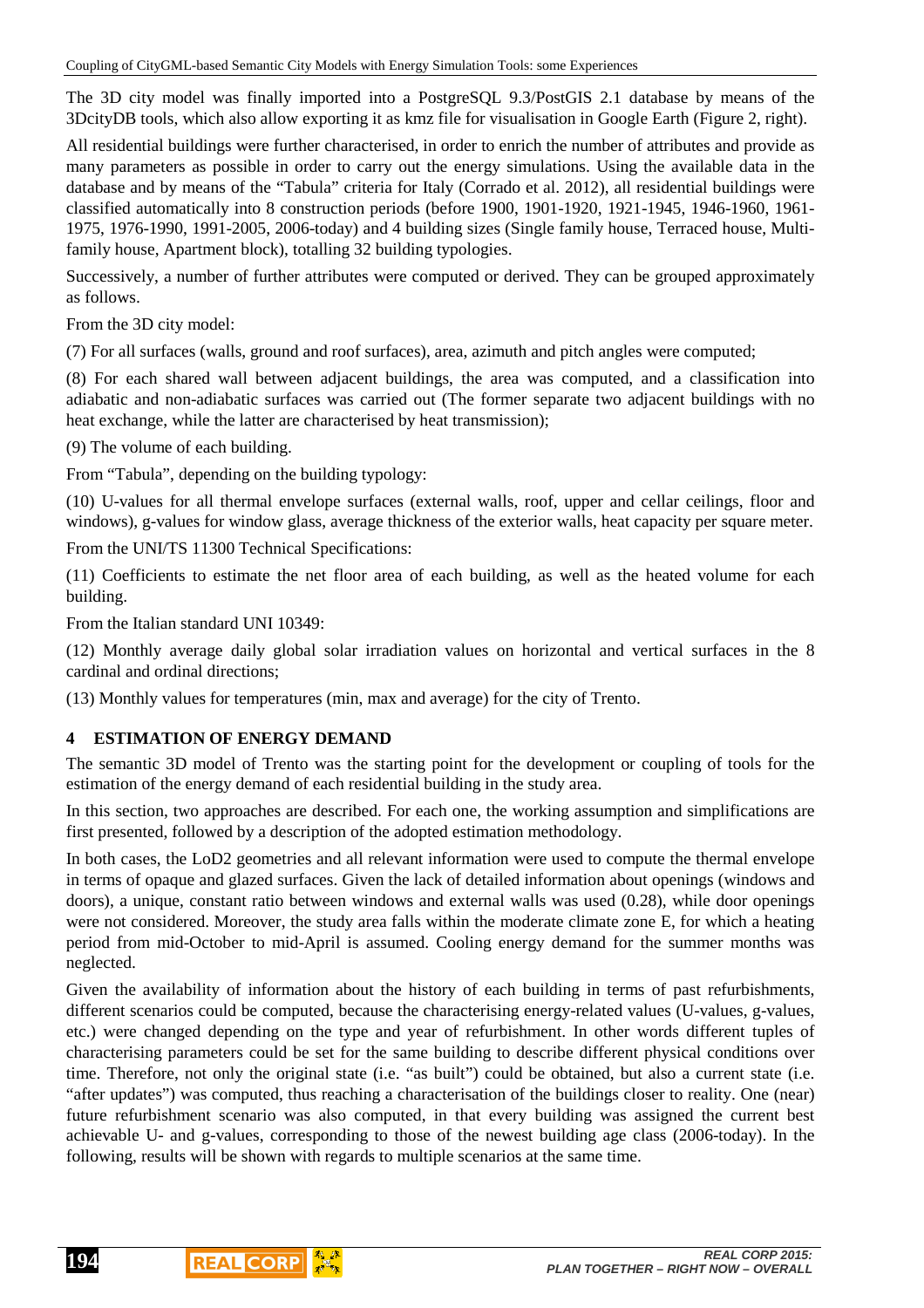#### **4.1 Simplified approach**

The goal of this approach was to obtain annual and monthly energy demand values for space heating in a reasonably quick way (if compared to standard energy simulation tools who can take longer computation times for detailed analyses).

Algorithms were implemented on the basis of the national calculation procedure, as described by the Technical Specification UNI/TS 11300-National annex to CEN standards, which were adopted and implemented as far as possible with regards to the required simplifications and the available data. The UNI/TS 11300 (part 1) deals with the "evaluation of energy demand for space heating and cooling". Although in October 2014 updated versions were published, the work presented in this paper is based on the 2008 edition.

For space heating, the energy demand values Q<sub>H,nd</sub> in kWh were obtained in standard conditions (*asset rating*) by means of the well-known total energy exchange equation

$$
Q_{H,nd} = (Q_{H,tr} + Q_{H,ve}) - \eta_{H,g}(Q_{int} + Q_{sol})
$$

with:

 $Q<sub>H,tr</sub>$  heat losses through transmission,

 $Q<sub>H,ve</sub>$  heat losses through ventilation,

Qint internal heat gains,

 $Q<sub>sol</sub>$  solar heat gains,

 $\eta_H$ <sub>g</sub> utilisation factor for heat gains.

However, some simplifications had to be made. For every building, a unique thermal zone was used, given the lack of precise information about the internal structure. A constant value of 5% of the transmission losses through opaque wall surfaces was used for thermal bridging losses, as well as other constant values for the internal room temperature, the correction factor due to shadowing, etc. Nevertheless, whenever adopting a simplified, constant value, the UNI/TS 11300 were taken as reference. A comprehensive list with all parameters used and their values can be found in Agugiaro (2014b).

All monthly values were finally summed and divided by the net floor area of the building, in order to obtain normalised values in  $kWh/(m^2a)$ .

As most of the required parameters had already been pre-processed during the previous step (characterisation of the building model, see section 2), the computational time yielded globally approximately 130 seconds for circa 1900 residential buildings and three scenarios on a normal laptop with a 2 GHz quad core processor.



Fig. 3: On the left, the building for which the results in term of net energy demand for space heating are shown in the chart on the right side. The colour coding for the three scenarios (black, blue, azure) remains the same all over this paper.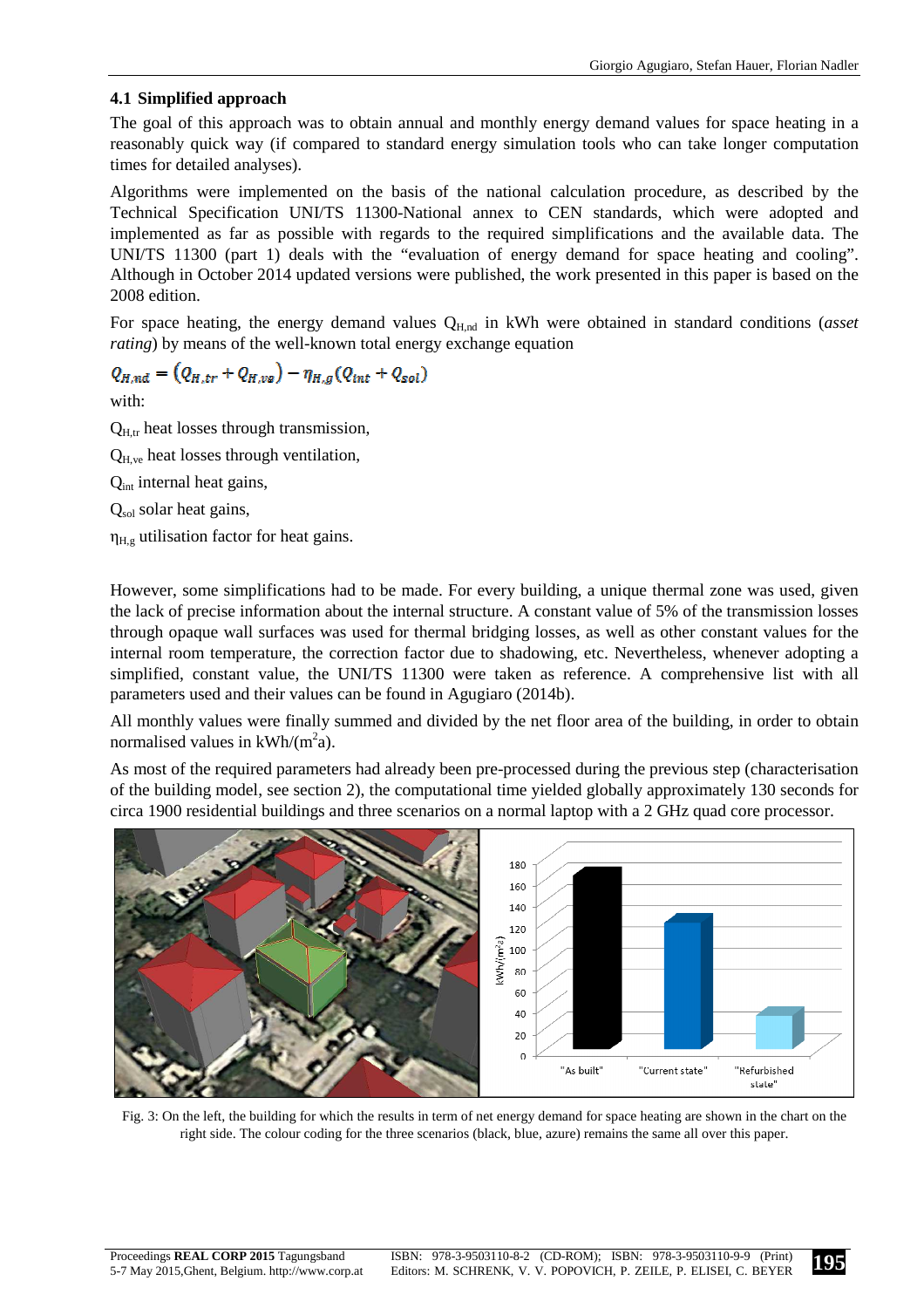

Fig. 4: Plot of the monthly net energy demand values for space heating for the building depicted in Figure 3 (left) are presented. As elsewhere in this paper, three different scenarios were computed.

## **4.2 Dynamic simulations**

The goal of this approach was to exploit the benefits of dynamic energy simulation at urban scale. By coupling the CityGML-compliant database with the dynamic simulation environment EnergyPlus, the following improvements were aimed for:

- Detailed time-dependent analyses are possible using results with a higher time resolution, e.g. hourly values of energy demand, room temperatures etc.;
- The simulation results are based on more detailed interior building models, thanks to a finer thermal zoning instead of the simplified approach presented before (one building, one zone). The generation of the multiple thermal zone is carried out automatically;
- Using multiple zones, different load profiles can be used, thus further refining the model;
- Using real weather data instead of statistical typical data further increases the quality of the simulation results.

Although dynamic energy simulation tools for building generally require high quantities of input parameters, the basic idea of this approach was to perform simulations keeping the number of required input data as little as possible, which nevertheless represents "real-word" conditions when working at city scale. Therefore, some simplifications and assumptions had to be made, similarly to the previous approach. They can be summarised as follow:

(a) All meaningful parameters (e.g. U- and g-values, infiltration ratio, window-to-wall ratio) were extracted from the 3D city model, therefore reusing as many parameters as possible as in the previous approach;

(b) Only the full-storey volume was considered as heated, and the volume was automatically partitioned into floors. For each floor, a core internal thermal zone and several outer thermal zones were created. Windows corresponding to 28% of the respective outer wall surface were generated automatically. This is exemplified in Figure 5 (left). Based on best practices, this kind of space partitioning allows a better simulation of the building behaviour. More detailed information about the modelling process can be found in Leal et al. (2012) and Leal et al. (2013);

(c) The weather data from the nearby city of Bolzano/Bozen was used in order to approximate the regional weather of Trento as good as possible (such data can be freely downloaded from the EnergyPlus site);

(d) Wherever further energy-relevant parameters were not available or unknown (e.g. internal gains caused by occupancy), values were derived either from the norms (UNI/TS 11300) or from established best practices;

(e) No shadowing of neighbouring buildings was taken into account at this stage. However, some results from a parallel work adopting a similar workflow can be read in Bres et al. (2015).

Once the relevant CityGML properties and features where selected, they were exported to the pre-processing tool and mapped to the corresponding EnergyPlus objects, in order to take care of the automatic space partitioning and of the generation of the EnergyPlus peculiar idf file format.

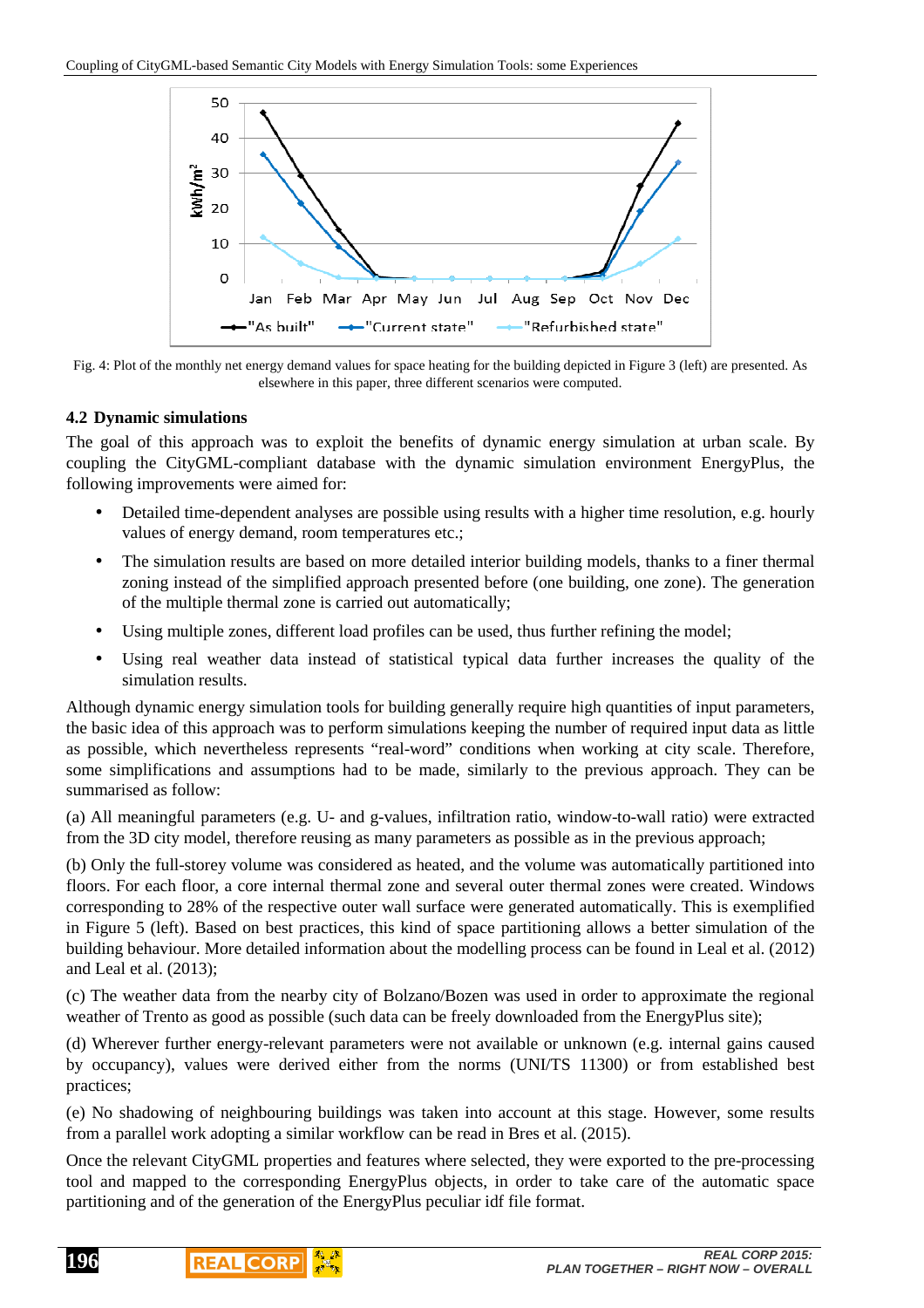The automatic generation of the thermal zones is a complex problem, as several geometric constraints need to be considered (e.g. only convex zones are permitted). Eventually, the complete building model (including material properties for each wall, windows, internal gain profiles) is imported into EnergyPlus and the actual energy simulation started. Analogously to the previous approach, three scenarios were computed, corresponding to the same configurations ("as built", "current state", "refurbished state").

The hourly results of net energy for space demand for each thermal zone (exemplary presented in Figure 6 for one zone) were aggregated and normalised in order to finally obtain a global annual value for the whole building in kWh/(m2a), as shown in Figure 5 (right). Other output values were not considered, as they are not yet relevant at this stage of development.

In terms of computation time, some tests were carried out on a limited number of buildings on the same machine as described before (laptop with a 2 GHz quad core processor). Taking the building shown in Figure 5 as example, the pre-processing time took about 47 s, while the simulation time approximately 45 s. More detailed analyses concerning the dependency of simulation time depending on the size of the building are described in Leal et al. (2014), where it is shown that time increases linearly with the numbers of floors.



Fig 5: On the left, an example of an automatically generated building model is shown. The different inner and outer thermal zones can be seen. The represented building is the same as in Figure 3 (left).On the right, the annual net energy demand for space heating for each refurbishment scenario.



Fig 6: Plot of the hourly energy demand values for one zone. As elsewhere in this paper, the different colours correspond to the three different scenarios: black "as built", blue "current state", azure "refurbished state".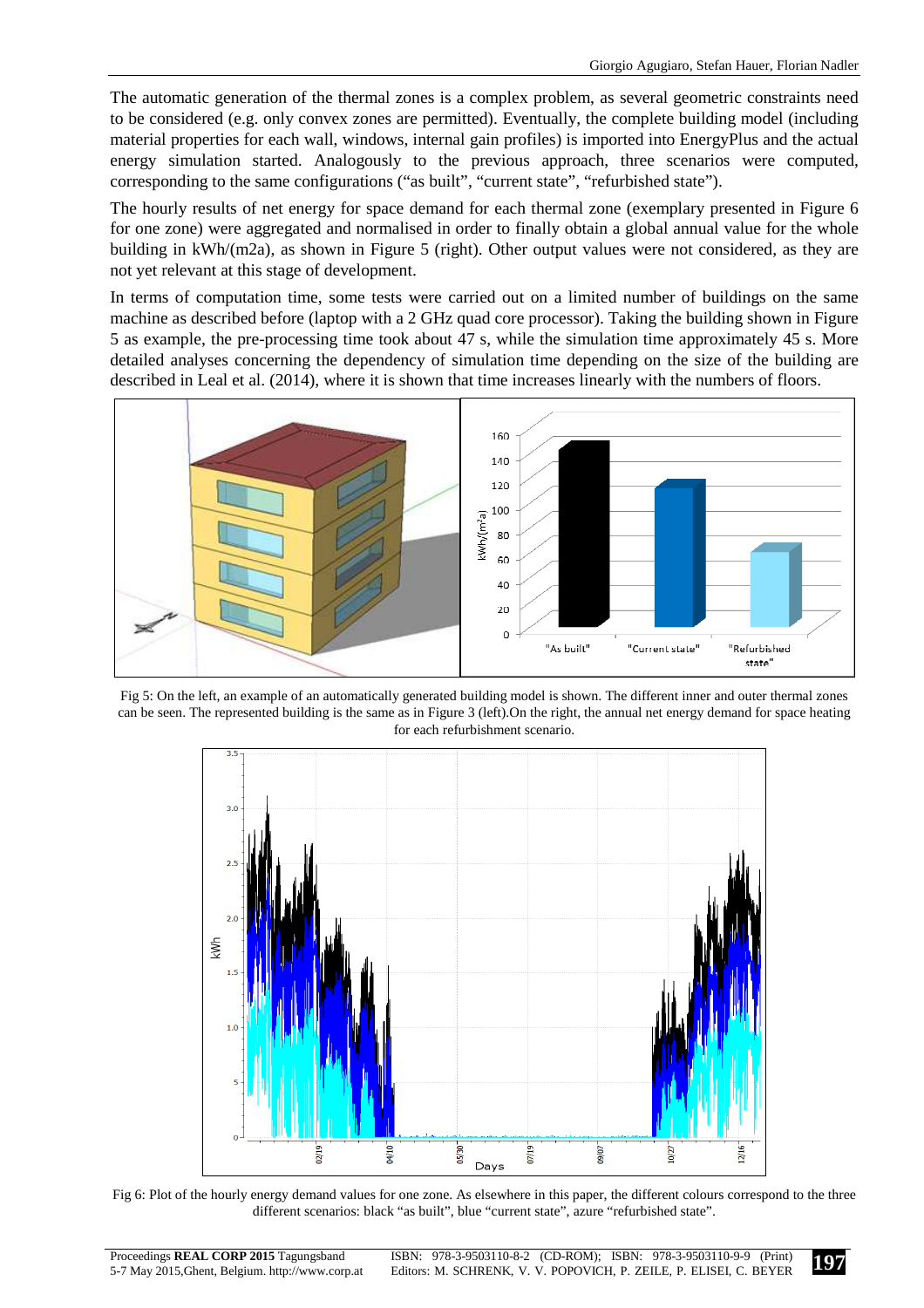## **5 CONCLUSIONS**

In this paper some experiences with regards to the coupling of a CityGML-based semantic city model with energy simulation applications were presented and described.

The goal was the estimation of the net energy demand for space heating of all buildings in order to obtain a city-wide energy mapping of the built environment. In this work, only residential and mixed residential buildings were analysed. A part of the Italian city of Trento was chosen as study area.

Two approaches were presented: the first is a simplified one which allows estimating the energy demand with a monthly time resolution and is based on the Italian Technical Specifications UNI/TS 11300; in the second one the well-known EnergyPlus simulation software has been coupled in order to perform dynamic simulations with hourly time resolution.

The first approach allowed computing monthly and annual energy demand values for all buildings in the study area within few minutes, thus enabling a theoretical upscaling beyond the study area to the whole city. Different refurbishment scenarios were computed at the same time. Moreover, the implemented tools are conceptually similar to those developed in analogous experiences from other international cities (London, Berlin, Lyon, Zurich, etc.), which proves that the methodology is replicable without major efforts in other urban contexts of different countries, thanks to the adoption of a standardised data model.

For the second approach, the initial results for the coupling of CityGML with EnergyPlus were presented. Energy-relevant properties and entities were extracted from the common database and pre-processed in order to prepare an EnergyPlus-compliant, multi thermal zone model to be fed to the energy simulation software. Hourly results for space heating were obtained and further aggregated up to annual values. Like in the previous approach, three different refurbishment scenarios were computed. Given its development status and the currently required processing times, this approach has not been applied to the whole study area (yet), as the focus is currently on stability and fault-tolerance. Nevertheless, some improvements are already planned and will be shorty presented in the next section.

Although attention was paid to using as many common input parameters as possible, the lack of proper weather data for Trento can surely contribute to some discrepancies in the results. Therefore, a meaningful comparison between the numeric results is not yet applicable at this stage of development, nevertheless both approaches delivered comparable results in the test cases which were analysed.

The advantage of both approaches resides in the ability to conduct energy demand estimations based on a very limited number of parameters, which is indeed close to reality when working at city scale, as detailed knowledge about every building is extremely unlikely to be available.

Although dealing with the same problem and delivering conceptually the same kind of results, the two approaches can be considered more complementary than alternative to each other. Depending on the needs and constrains of a specific task (e.g. computation time, time resolution of results), one approach could be better suitable than the other.

Nevertheless, both approaches retrieve the required energy-related parameters and features from a CityGMLcompliant semantic 3D city model, in which for each building several characteristics and physical properties are stored in a homogeneous way. The data integration and harmonisation lead in fact to mutual benefits for each newly added dataset, reducing redundancy and inconsistencies and adding more check controls for data quality. Furthermore, such a centralised data source could be easily exploited in other simulation applications.

## **5.1 Further improvements**

Although the methodology and the implemented tools already deliver good results, several improvements are already planned in order to overcome current limitations and enhance the overall performance and extend the number of capabilities. In the following, some open issues and possible further improvements will be discussed.

As mentioned before, CityGML currently allows storage of some building-specific and generic attributes, however not all energy-related attributes and features can be stored natively. The possibility to extend CityGML by means of Application Domain Extensions (ADE) is therefore a useful characteristic: new features or properties can be added, augmenting the modelling capabilities offered by CityGML. When it

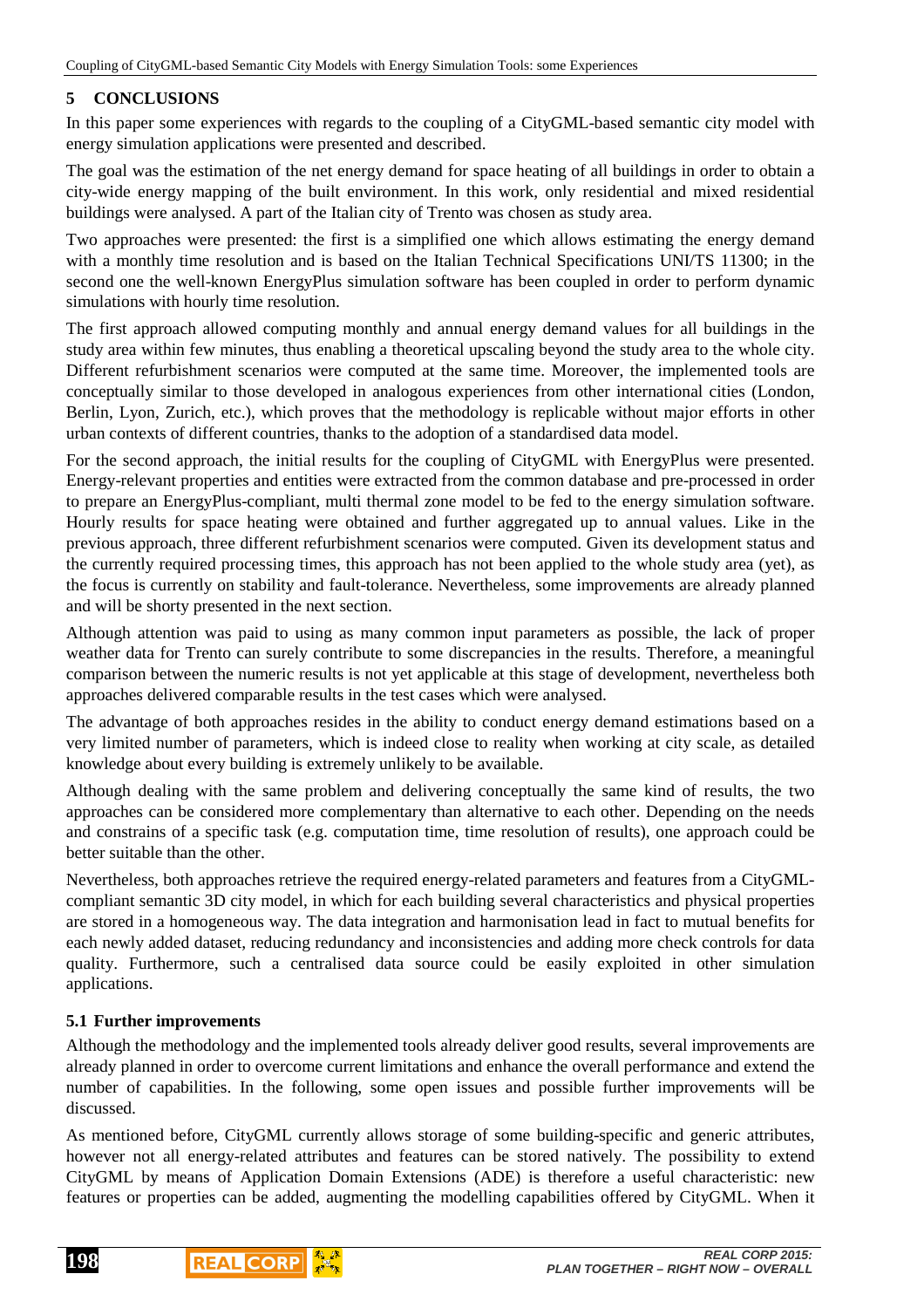comes to energy simulations, an Energy ADE is currently being developed and tested, and the first version should be published during Spring/Summer 2015. Several international institutions (Open Geospatial Consortium, Sig3D, HFT Stuttgart, TU München, Karlsruhe Institute of Technology, just to name some) are involved and the goal is to define a harmonised version of a CityGML Energy ADE and other development tools like libraries for wide spread use in the development of applications in the energy sector. Further details can be obtained from the CityGML Energy ADE wiki page (Energy ADE).

One of the immediate advantages tied to the adoption of the Energy ADE will be the possibility generate and store only once some features that are now generated every time during pre-processing (e.g. all the thermal zones geometries) and to retrieve them in successive simulations. Taking for example the computation times described in section 3.2, this would reduce the pre-processing effort considerably, from 92 s (47 s preprocessing, 45 s simulation time), to 45 s for one scenario, with even more time gains when dealing with multiple scenarios for the same building. It must be noted that simulation time for multiple buildings could greatly profit from parallelisation over multiple nodes, as each simulation can be carried out autonomously (adjacent buildings are considered adiabatic).

A second planned improvement consists in making the pre-processing tools more flexible and robust, in order to better deal with potentially sub-optimal geometries coming from GIS-based data. Given the somehow strict requirements of EnergyPlus, where for example the envelope surfaces must be sealed and watertight (a maximum tolerance of 1 mm is mandatory), this may not always be the case with "real-world" geometries coming from surveyed data, where several types of problems might arise (overlapping polygons, multiple vertex points, incoherent surface orientations, etc.).

One further improvement will consist in the extension of the toolchain to perform estimation also of the primary energy demands, although this will require more data with regards to installed technologies in buildings (and/or other meaningful assumptions and simplifications).

#### **6 REFERENCES**

3DCityDB, http://www.3dcitydb.net (last access: 28th February 2015).

AGUGIARO G.: From sub-optimal datasets to a CityGML-compliant 3D city model: experiences from Trento, Italy. In:

- International Archives of Photogrammetry, Remote Sensing and Spatial Information Sciences XL-4, pp. 7–13, 2014a AGUGIARO G.: I modelli digitali 3D di città come hub informativo per simulazioni energetiche a scala urbana. In: Atti della 18a Conferenza Nazionale ASITA, Firenze, pp. 19–26, 2014b.
- BAHU J.M., KOCH A., KREMERS E., MURSHED S.M.: Towards a 3D spatial urban energy modelling approach. In: Annals of the Photogrammetry, Remote Sensing and Spatial Information Sciences II-2/W1, pp. 33–41, 2013.

BRES A., EDER K., HAUER S., JUDEX F., LEAL S., PETRUSHEVSKI F.: Case study of energy performance analyses on different scales. In: Proceedings of the 6th International Building Physics Conference, IBPC 2015, Elsevier, 2015.

CARRIÓN D., LORENZ A., KOLBE T.H.: Estimation of the energetic rehabilitation state of buildings for the city of Berlin using a 3D City Model represented in CityGML. In: International Archives of Photogrammetry, Remote Sensing and Spatial Information Sciences 38(4/W15), pp. 31–35, 2010.

CASPER E., HÄFELE K.-H., KADEN R.: OCG standard CityGML opens up new applications in energy simulation. In: Journal of the National Institute of Building Sciences. pp. 30–32, December 2014.

CORRADO V., BALLARINI I., CORGNATI S.: National scientific report on the TABULA activities in Italy. Dipartimento di Energetica, Gruppo di Ricerca TEBE, Politecnico di Torino, Torino, Italy, 2012.

Energy ADE, http://en.wiki.energy.sig3d.org/index.php/Main\_Page (last access: 28th February 2015).

GRÖGER G., PLÜMER L.: CityGML – Interoperable semantic 3D city models. In: ISPRS Journal of Photogrammetry and Remote Sensing, 71, pp. 12–33, 2012.

KADEN R., KOLBE T.H.: City-wide total energy demand estimation of buildings using Semantic 3D city models and statistical data. In: Annals of the Photogrammetry, Remote Sensing and Spatial Information Sciences II-2/W1 pp. 163–171, 2013.

KRÜGER A., KOLBE T.H.: Building analysis for urban energy planning using key indicators on virtual 3D city models – The Energy Atlas of Berlin. In: International Archives of the Photogrammetry, Remote Sensing and Spatial Information Sciences, 39(B2):145–150, 2012.

LEAL S., HAUER S., JUDEX S., EDER K., GAHR S.: A prototypical automated building modeling tool. In: BauSIM 2014, pp. 206–211, 2014.

LEAL S., HAUER S., ZUCKER G., SOUCEK S., LOY D., HEINRICH N., FRANK T., DRZYMALL T., SCHUBERT F.: Case study of a simplified building energy modeling for performance simulation. In: Building Simulation 2013 – 13th International Conference of the International Building Performance Simulation Association, pp. 333–339, 2013.

LEAL S., JUDEX S., HAUER S., STIFT F., DUBISCH F., ZUCKER G.: Automating building energy modeling for simulation purposes. In: BauSIM 2012, pp. 212–216, 2012.

NOUVEL R., SCHULTE C., EICKER U., PIETRUSCHKA D., COORS V.: CityGML-based 3D city model for energy diagnostics and urban energy policy support. In: IBPSA World 2013, pp. 1–7, 2013.

STRZALKA A., BOGDAHN J., COORS V., EICKER U.: 3D City modeling for urban scale heating energy demand forecasting. In: HVAC&R Research, 17(4), pp. 526–539, 2010.